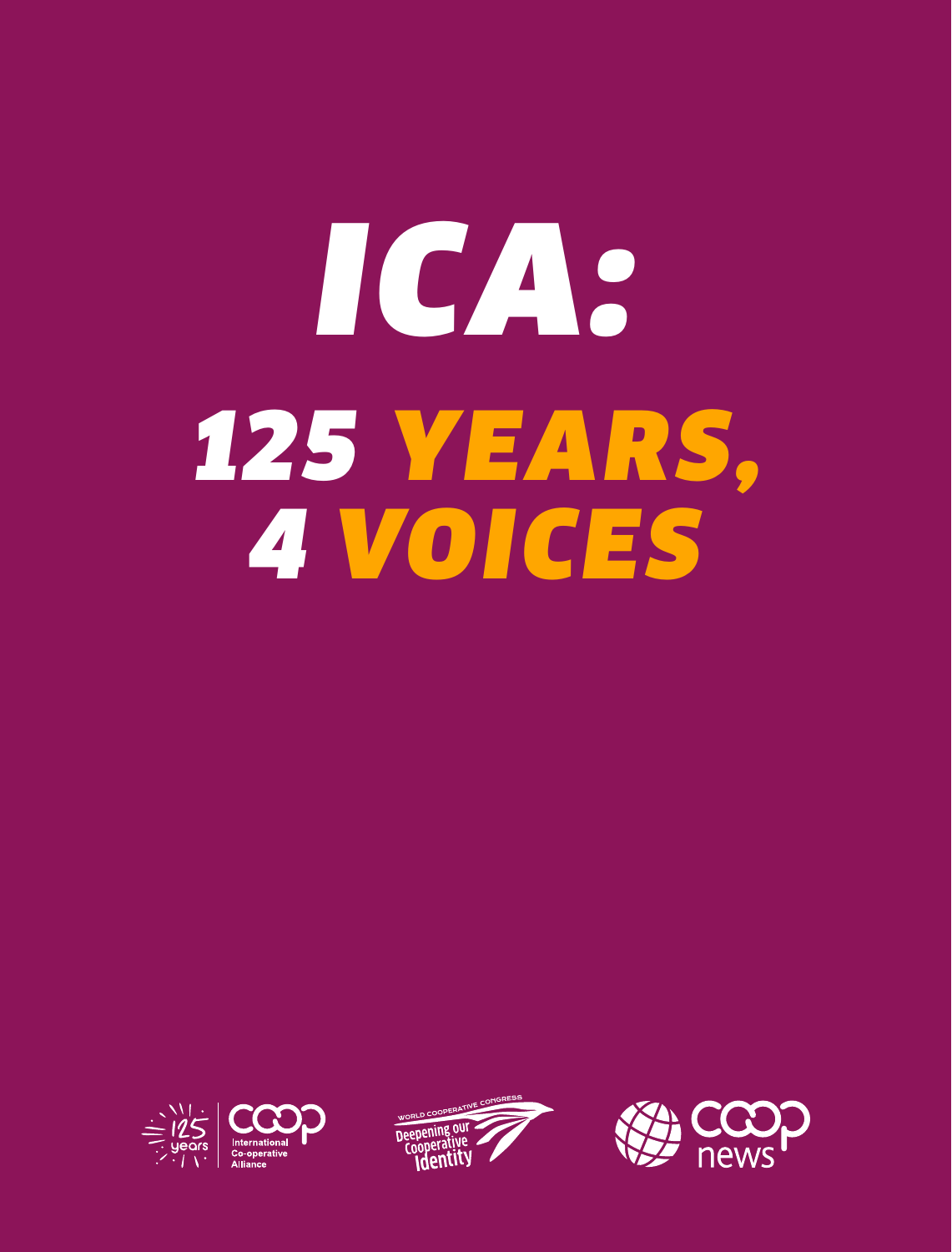

There are 3 million cooperatives worldwide – and 1.2 billion members on the planet. The International Cooperative Alliance (ICA) was founded in 1895 as the apex body representing these cooperatives, a global voice and forum for knowledge, expertise and coordinated action across sectors and regions. 19 August 2020 is the 125th anniversary of its founding. To mark the occasion, we heard from four voices in the cooperative movement to find out:

## *WHAT THE COOPERATIVE MOVEMENT WAS*

*LIKE IN 1895 [Chapter 1, Gillian Lonergan]*

*THE DEVELOPMENT OF THE ICA AND THE COOPERATIVE IDENTITY [Chapter 2, Dr Rita Rhodes]*

*HOW COOPERATIVE IDENTITY IS RELEVANT TODAY [Chapter 3, Dr Martin Lowery]*

*WHAT THE ICA MEANS TO THE NEXT GENERATION [Chapter 4, Vina Vida Rempillo]*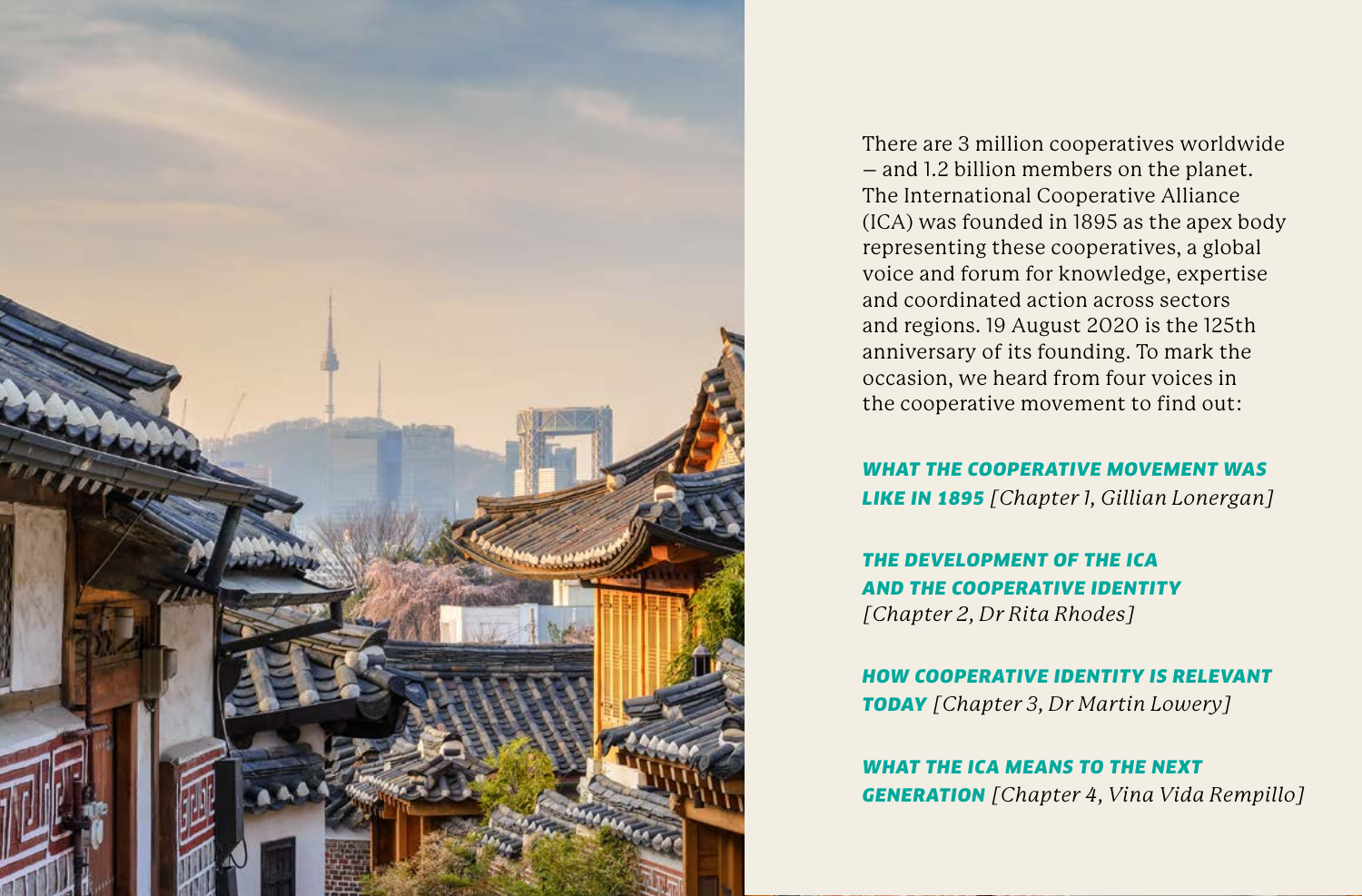## *GILLIAN LONERGAN*



### Chapter 1

#### **What was the cooperative movement like before the first International Cooperative Congress?**

By the time of the ICA Congress in 1895 there were 1,400 different societies in the UK alone. The first cooperative societies that we know about in the UK were mostly productive societies – but with the Industrial Revolution, many people were going into towns for the first time, and what they really needed was a good supply of good quality, unadulterated food at good prices and good weights and measures. So the setting up of consumer cooperatives that ran shops was the obvious way to go. As they developed, UK cooperatives got together to form the Cooperative Wholesale Society so they could buy things in bulk and distribute among themselves. They also set up the Cooperative Union. When I first worked for the Cooperative Union back in the 1980s, I was told it had been mostly set up because the Rochdale Pioneers found they were spending more of their time helping other people set up co-ops and

answering their problems. So they helped set up a separate organisation that would give advice and guidance to cooperative societies and also connect them It was a rapidly growing movement by the time of the 1895 Congress.

**Why did they feel there was a need for an International Cooperative Congress?**

Cooperators have always been fascinated by what other cooperators are doing and what they can learn from it. Cooperators themselves were visiting other cooperatives and exchanging good ideas and good practice. But to have an international conference was a big thing, and people were getting really excited about it from around 1890 onwards. In 1895, people came from so many different places – from America, India and across Europe – who wanted to get together and learn from each other. And I think it was everything that people had hoped that it would be. It was such a great event that people felt it had been worth the wait.

Gillian Lonergan spent her working life as a librarian at the Co-operative Heritage Trust's National Co-operative Archive. She retired in 2019, after three decades in the movement. We speak with her to find out more about the cooperative movement at the time of the 1895 World Cooperative Congress and the importance of the principles set out by the Rochdale Pioneers. She also offers her thoughts about the role of the ICA in guiding the global cooperative movement and shares her favourite anecdotes about the ICA.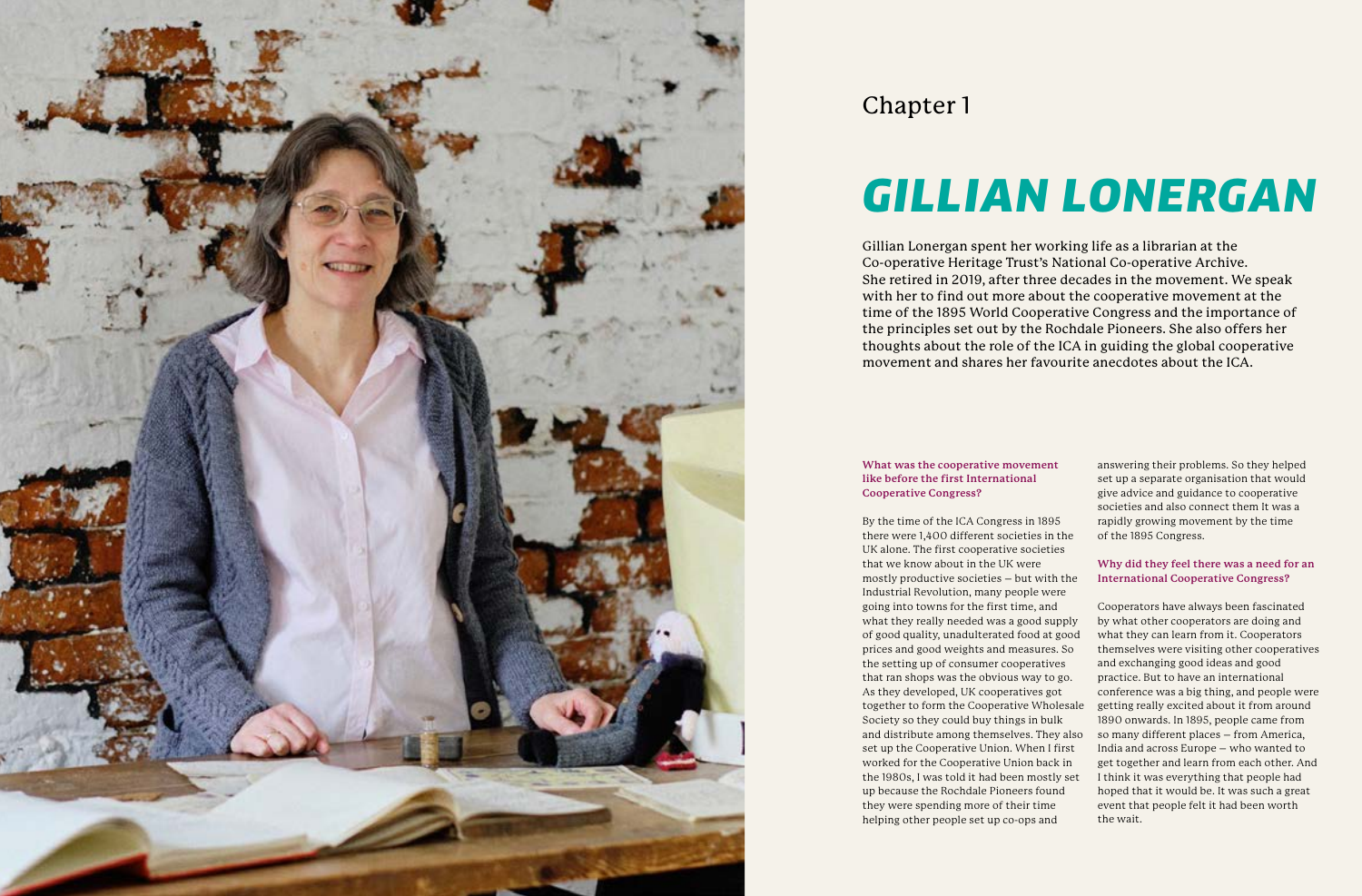**Which countries helped to organise the first International Cooperative Congress and then set up the International Cooperative Alliance?**

If you look at the organisations that were in discussions between 1890 and 1895, the ones that recur most often are France, Germany, Italy and the UK. But they had delegates from America, Austro-Hungary, Belgium, Denmark, Flanders, France, Germany, Holland, India, Ireland, Italy, Romania, Serbia, Scotland and Switzerland. It's interesting that one of the problems at the event was the sheer number of languages involved. They didn't have any professional interpreters. So, individual delegates who knew more than one language were helping other delegates to understand what was going on. One of the things they decided during that Congress was that before they held future events they needed to bring it down to a few languages.

#### **If we look at the practices set out by the Rochdale Pioneers, how did these become known as the Rochdale Principles?**

The Rochdale Pioneers set up their society in 1844 but for most of those 28 original members it was not a sudden thing. They had been looking at cooperatives for years, had been talking to other cooperators, had been out visiting people involved in all sorts of different membership-based organisations to get their ideas together. In their rule book which was published in 1844, they put together all of the ideas that they had gathered. And that became known as the Rochdale Method.

There had been a lot of cooperative societies before that, you have to remember, but many of those societies were dependent on a particular group of people in a particular place at a particular time. And they very rarely went on to the next generation of members. When the original members left or died or got interested in something else, the societies actually folded, but the

Rochdale Pioneers in their method actually encouraged the constant recruitment of new members, because they were determined that their society was going to keep going for a very long time.

**How quickly did these practices spread across the UK as a set of practical rules? And how did they help the businesses adopting them to differentiate themselves?**

It spread very rapidly – by the late 1850s, they were having histories written about them and were being asked by all sorts of different people for copies of their rulebook, for advice on how to set up cooperatives. It spread so fast that by the 1860s, the Co-operative Wholesale Society was being set up, the Cooperative Union was being set up – they had a real head of steam going at that time.

#### **Were there any tensions between the Rochdale Principles, or practices, and those of other emerging coop sectors?**

The Rochdale Principles are a fascinating story, because they didn't write them down to start with. People often think the Pioneers had them in 1844, but they were actually written in 1860 in the almanac produced for members who wanted a guide on setting up cooperatives. That list became



known as the Rochdale Principles, and were picked up and run with by cooperatives in all sorts of different places. Now they have changed quite a lot as time has gone on, because it's a living movement. It's never static, things are always going to change, which is why the principles have altered over the years.

#### **How were different traditions of the cooperative model interpreted?**

When you look at the international cooperative movement, cooperatives are often established because there's an identified problem that needs to be addressed. A lot of the cooperative banks were set up because small farmers needed money in order to buy fertiliser or seed. In the 1880s in Ireland, Horace Plunkett was working with the dairy and agricultural co-ops. So he asked the Cooperative Union in Britain for a copy of their model rules for consumer cooperatives, and he tweaked it to fit with the needs of the agricultural cooperatives that he was helping to get established. People the whole world over

learn from each other, and adapt. In the UK, for example, we had so many people moving into cities, that it took us down the path of the productive societies because the workers wanted to set up their own cooperative factories. I still see that happening across the world.

**One of the several goals at the very first Congress was to manage the common cooperative principles, alongside knowledge sharing and commercial links. What has changed over the last 125 years?**

There's a lovely part in the draft of the constitution for the ICA from 1896, which encourages cooperators "get acquainted with each other", which I think is a brilliant first aim for any organisation, not least an international organisation. It's just brilliant.

I think everything else follows that and develops over time. The ICA was started from a conference, and without very much in the way of funding, or premises or anything else. And I think you start with what you can do, and you develop on your own. In the 1930s, the ICA reviewed the Rochdale Principles, to see what was still relevant to the cooperative movement, and how they're put into practice. One of the great strengths of the cooperative movement is the continued surveys of itself in the 1930s, 1960s and 1990s, when it reviewed not only the principles themselves, but also how they are put into practice. If you look at the material from those surveys, you get so much information about how cooperatives have developed, and how they operate at the time of the review, so that you get a real picture of development. That's something that the ICA has done right throughout its history. And speaking as somebody who worked in the National Archives my entire working life, I think this is wonderful. It gives you a real starting point, and a real feel for what was happening at the time. And those materials that they produced are a goldmine for researchers. The number of people

## *"COOPERATORS HAVE ALWAYS BEEN FASCINATED BY WHAT OTHER COOPERATORS ARE DOING AND WHAT THEY CAN LEARN FROM IT"*

*The Laws and Objects of the Rochdale Society of Equitable Pioneers*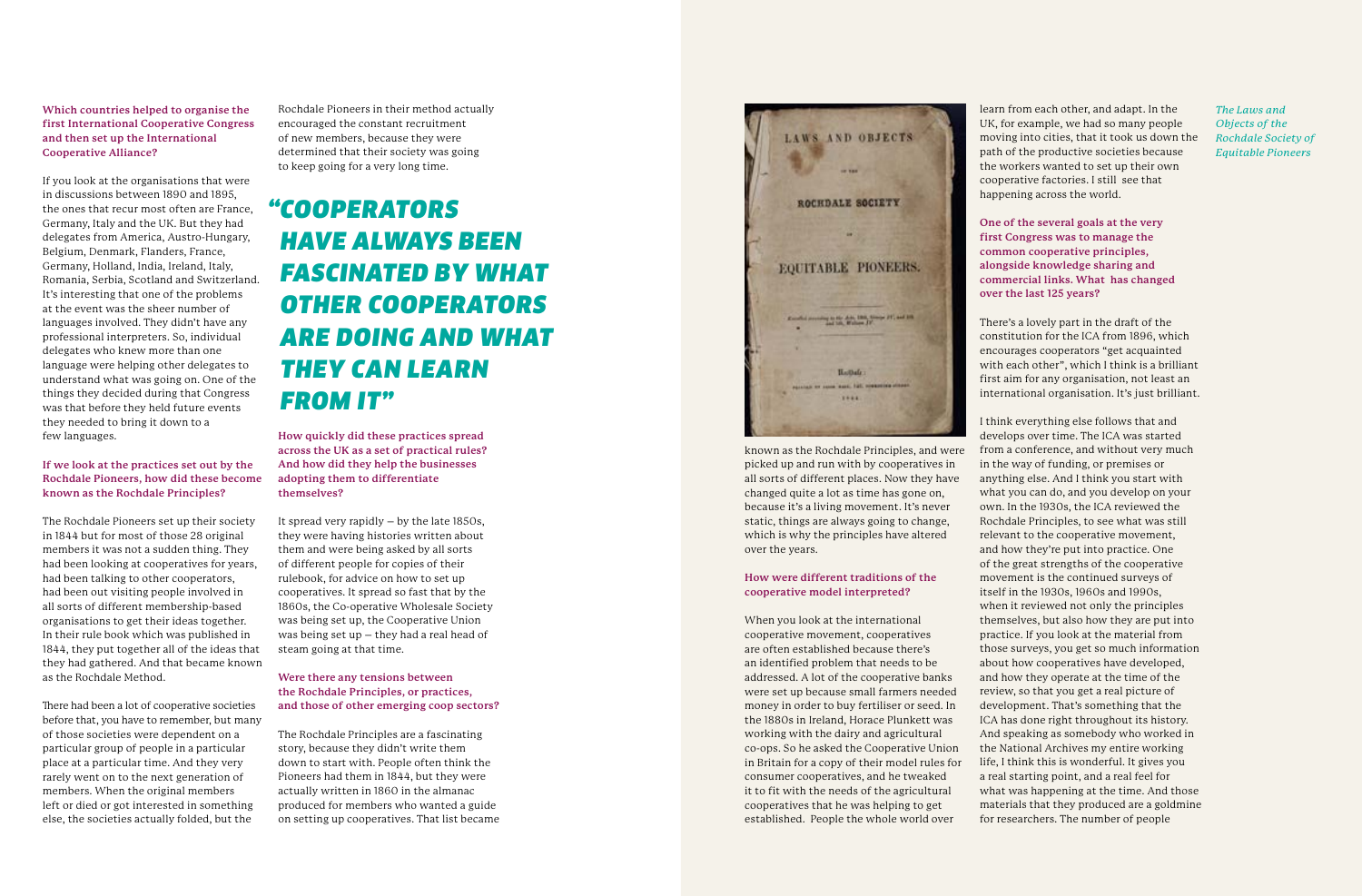who have visited the National Cooperative Archive and gone through those materials is more than I could care to remember, and each person takes something different from it.

#### **What is your impression of the mood at that very first Congress?**

The first Congress is fascinating because even in the verbatim report you get a feel for the excitement. People were spending five days together, talking and learning. Some days, they actually didn't come to an agreement about the topic on the allocated day, so debates continued the next morning until a consensus was reached. Everybody was listened to. All views were welcomed and everybody got the opportunity to put forward their ideas, and to completely disagree with somebody else and use it as a start of a debate.

#### **What resolutions were adopted at that first Congress?**

There were various resolutions to do with the inclusion of different sectors. The two people who had really pushed for the ICA Congress were Edward Vansittart Neale (1810–1892) of the Co-operative Union and Edward Owen Greening (1836-1923), who was heavily involved in productive and agricultural cooperatives. One of the things they really wanted was to have more than one sector involved, for it to be totally inclusive of anybody who wanted to join.

#### **Why is the ICA still vital and relevant to today's cooperative movement?**

It has always had the core role of bringing people together. And this is very important. I think that it's been the same for the last 125 years, and I can see it being the same in another 125 years, that recognition that we can all learn from each other. Cooperation is done in different ways in different places and in different sectors, but we can all learn from each other, and we're all working in the same direction. And I think the ICA is vital in that, and at the heart of that communication.

#### **What would your message be to the next Congress?**

To the next ICA Congress, I would love to say: keep the enthusiasm that has been evident right throughout every Congress of the ICA. Over the years I have met people who have been to ICA Congresses, and every one of them has come back buzzing with new ideas, just the sheer joy of being there and having the opportunity to meet so many different people and learn so many different new ideas. Make sure that you keep that in all of the Congresses that you ever go to, that enthusiasm and open-minded sense of 'what can I come back with from this?' and 'what can I bring to my own country from this?'

## *"COOPERATION IS DONE IN DIFFERENT WAYS IN DIFFERENT PLACES AND IN DIFFERENT SECTORS, BUT WE CAN ALL LEARN FROM EACH OTHER, AND WE'RE ALL WORKING IN THE SAME DIRECTION."*

*The Rochdale Pioneers set up their society in 1844*

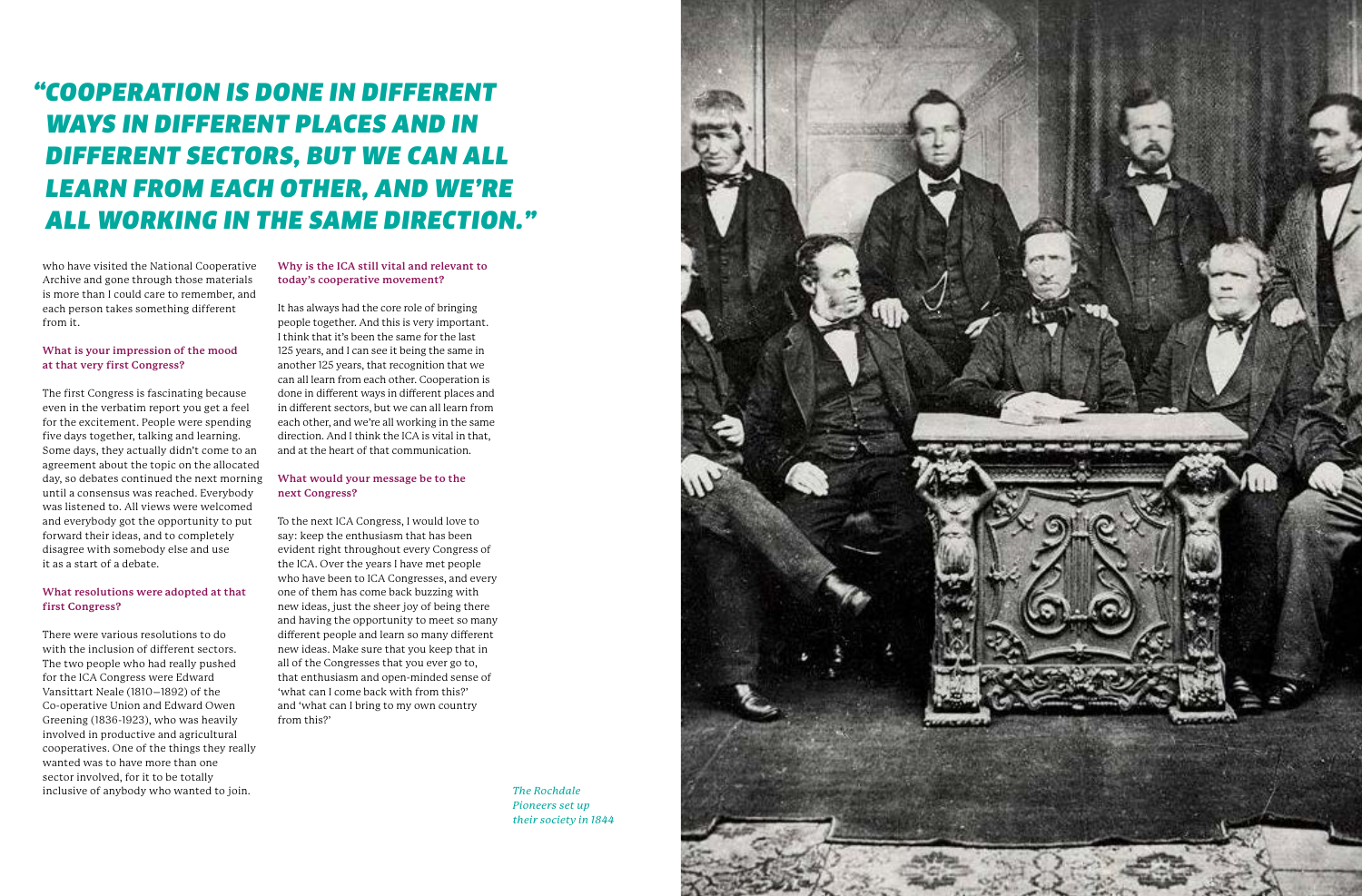## *RITA RHODES*



### Chapter 2

#### **Why was there a need for an international body for cooperatives, at the time the International Cooperative Alliance (ICA) was founded?**

I question if there was a need, but there was certainly a wish. Some people have described cooperative ideas as almost semi-religious ideas. People get excited by them and they want to join up and discuss them. This idea spread in Europe, including Russia, in the late 19th century – and inherent in the cooperative idea is internationalism. At that time in Western Europe, cooperative organisations were young and were characterised by the ideas more widely? How do we really encourage in terms of trade?' **What was the mood at the first Congress?** One of pleasure and of joy. Some years ago I happened to attend a conference organised by the ICA which was held in the Royal Society of Arts in London. We then learned

of self help, mutual aid and trade, equality and democracy. These things stood equal and cooperatives wanted to discuss them, but the need in that first meeting was to join and say: 'Hello, here we are. What do we think? How do we propagate these ideas relations between cooperatives, particularly

Dr Rita Rhodes is a cooperative educator, historian, author and academic. She was the Co-operative Union's Sectional Education Officer in Scotland and later Education Liaison Officer at the UK's National Co-operative Development Agency. She then joined the ICA to become its Education Officer and secretary to its Women's Committee and later became a lecturer in Co-operative Studies at the University of Ulster. After gaining her Ph.D she became a visiting research fellow at the Co-operatives Research Unit of the Open University, presenting papers to many ICA Research conferences. She was twice chair of the UK Society for Co-operative Studies and was appointed a fellow of the Plunkett Foundation. She has written a number of cooperative histories including *The International Co-operative Alliance During War and Peace 1910-1950* (ICA Publications 1995), *A Thematic Guide to ICA Congresses 1895-1995* (with Professor Dionysos Mavrogiannis; ICA Publications 1996), *An Arsenal for Labour* (Holyoake Books 1998) and *Empire and Co-operation* (John Donald 2012). We spoke with her about the development of the ICA and the cooperative identity following the organisation's first Congress in 1895.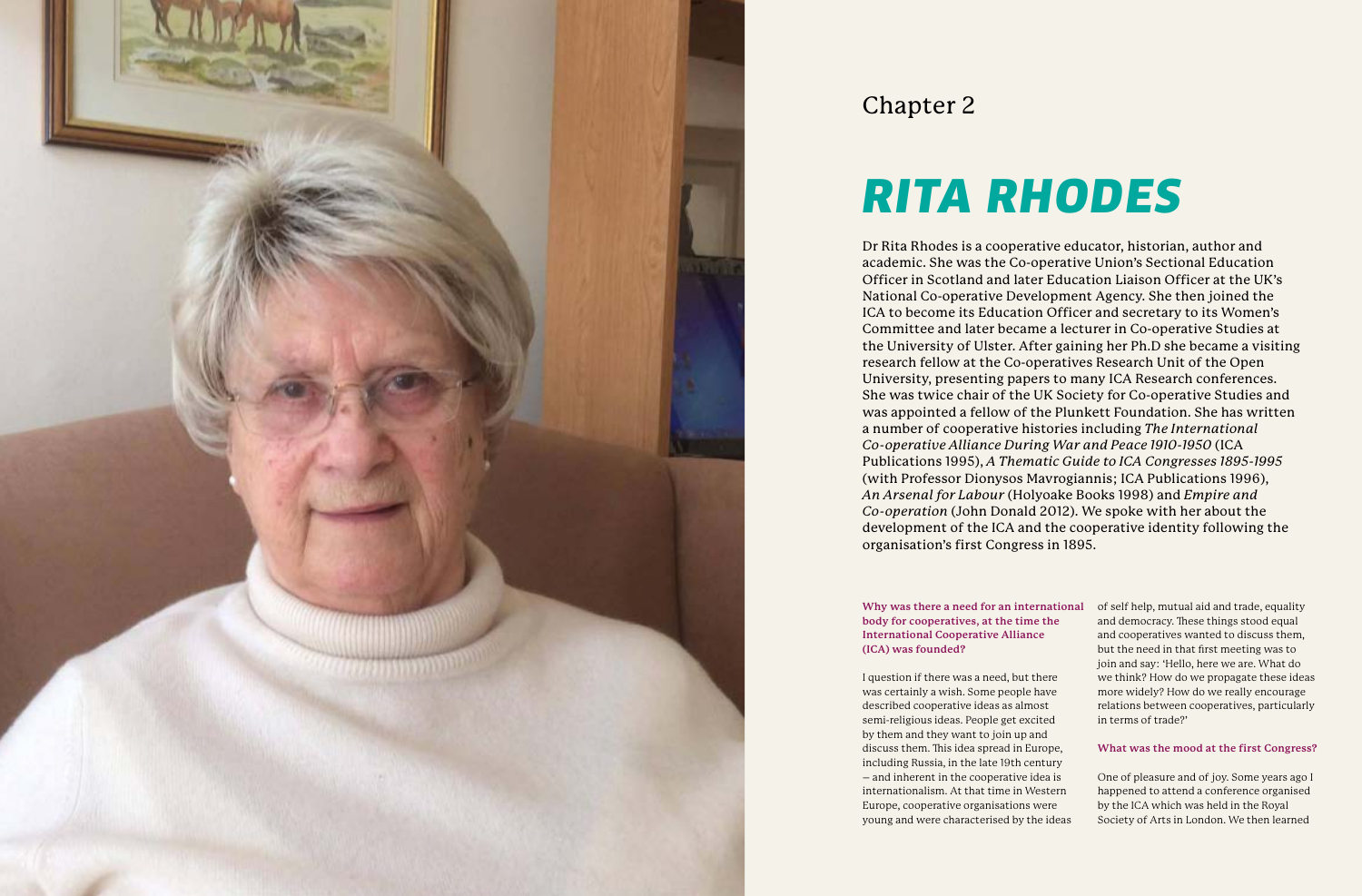that the first meeting of the ICA had also been held there in 1895 with around 200 attending. I believe that its elegance will have prompted good talk with an ambiance that was relaxed and stylish.

#### **What were the questions or ideas that first Congress hoped to address?**

How to encourage relations between coops. Until 1919, ICA membership comprised individuals and cooperative associations. It was a quite loose organisation that was looking at how to bring cooperators together, because there was an impulse, an impetus to do this. It also wanted to enable cooperators and cooperative associations to exchange experiences. A third hope was that through an alliance, it could develop commercial relationships; and eventually trading relationships.

#### **Were any of these aims seen as singularly important?**

I think the goals of sharing knowledge and creating commercial links – and also managing the Cooperative Principles – were equally important. They were interdependent and interrelated. Also keep in mind that the organisation formed was an 'alliance', which is quite a loose, friendly framework. It isn't a business framework where you have a hard and fast constitution. It has always remained, by name, an alliance, and I think that stresses its fraternity and its friendliness. But commercial relations did become more important, particularly after the First World War.

I want to mention here a tension that was important but quite divisive, between consumer coops and other kinds of cooperatives, particularly producer cooperatives. It's a fact of history that the early successful cooperative model was the consumer coop; and that had tremendous repercussions for the ICA because consumer coops, that became mass membership organisations with large turnovers, paid regular subscriptions to the ICA, and

helped it become established. But there's a tension between the dynamics of consumer cooperation, and other kinds.

One of the original ideas of Robert Owen (1771-1858, one of the early developers of cooperative ideas) was that in the factors of production, labour is as important as capital – and in a cooperative, capital should be subsumed to that of the member or the shareholder. Consumer coops became universal, in that they could provide for members from cradle to grave, but other types of coop were more sectoral, with limited membership, such as farmers cooperatives. So, essentially, there was a tension between the needs of consumers and the needs of producers. One good example of this is the relations between Irish Creamery producers and the Co-operative Wholesale Society (CWS, the central wholesaling body of the British retail co-operative movement), which set up its own creamery departments in Ireland, in direct competition, to ensure a consistent supply of quality creamery products for its consumer members. Sir Horace Plunkett held that a man employed in a subsidiary could not be as full a man as one who produced.

The question of how you reconcile the difference between the needs of consumers and producers has been a difficult one, but hopefully recent moves will help.

**There are different interpretations and traditions of the cooperative movement around the world. How did the first delegates from different countries find common ground?**

I think the common ground was there from the beginning. There was a common understanding that a cooperative was democratic, it was egalitarian, it limited the role of capital and emphasised the role of the member. And it was about self-help to relieve a problem – that was its objective. That understanding was found throughout cooperative ideas geographically.

*The first International Cooperative Congress was held at the Royal* 

*Society of Arts, 19-22 August 1895*

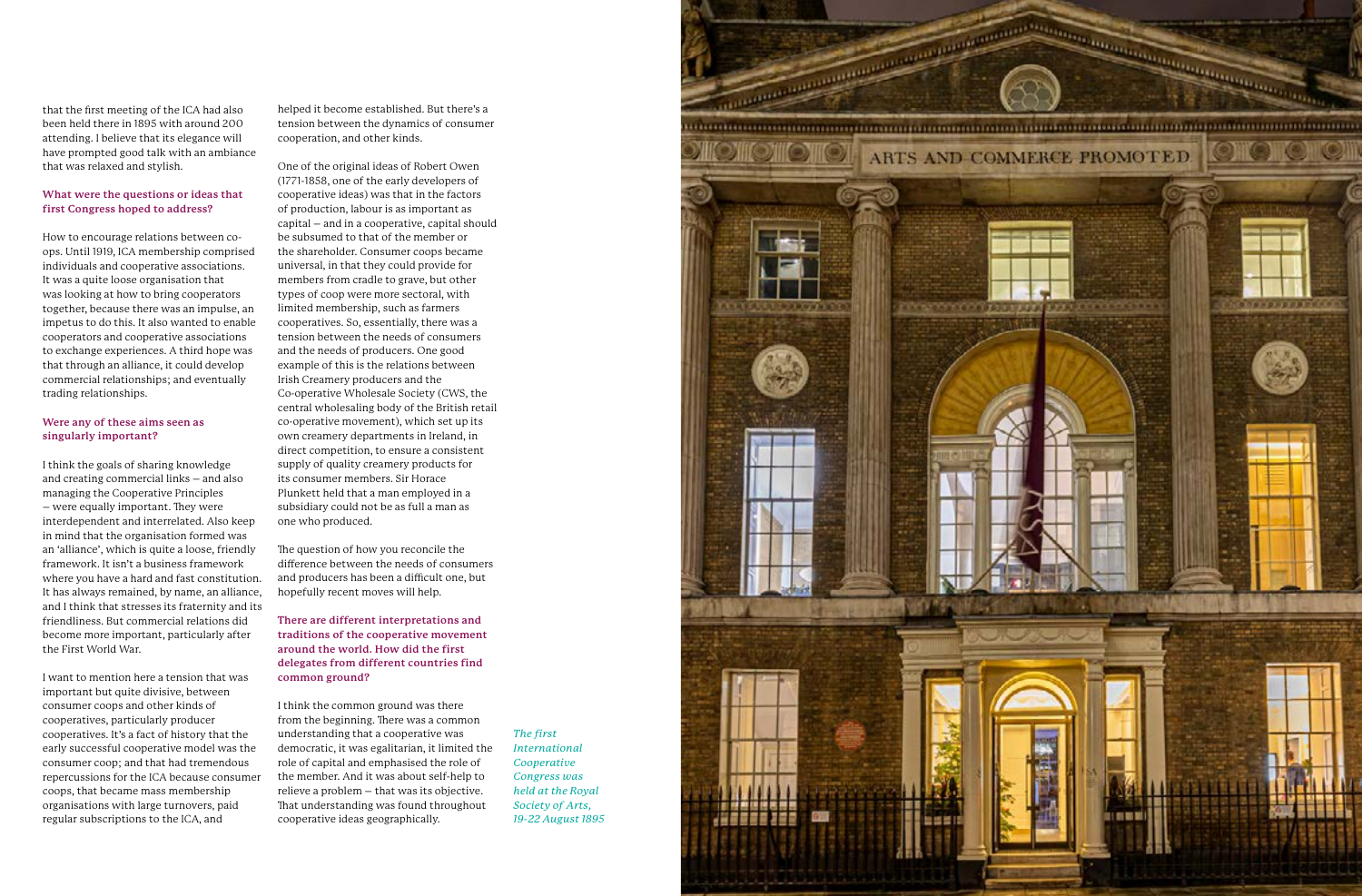I'd like to make a point about the British Empire. There are a lot of bad words said about it and I agree with a lot of them, but I believe that imperialism and cooperation came together. On the surface, you couldn't think of two more diametrically opposed ideas, but they proved to be complementary. In my view, the British Empire has been, historically, the biggest developer of cooperatives throughout the world, by taking the ideas set down in Rochdale around the world. Including India. For example: India's first cooperative legislation was passed in 1904, to set up thrift and credit societies. When slavery was abolished, one of the ways that it was possible to compensate was by the appointment of indentured Indian workers, who went into Southeast Asia, East Africa the West Indies. And what did the Windrush generation bring to Britain? They brought the idea of thrift and credit societies that they learned from Indians coming from India under imperial legislation.

#### **What were the resolutions that were adopted at that first Congress? Why were they important?**

In 1998 the ICA published a book, *The Thematic Guide to ICA Congresses*, that Professor Dionysos Mavrogiannis from Greece and I had written. In it we described each Congress of the ICA's first 100 years and later analysed the frequency with which subjects came up. The important thing about the first resolutions at the 1895 Congress was that those concerning relations between cooperatives would come up time and time again, as would trade and commercial relations between cooperatives; also how to propagate cooperative ideas.

One of the things that we do in cooperative history is meet people we become attached to. One of those people for me is Albert Thomas (1878-1932), a French cooperative leader, and the first director of the International Labour Organization (ILO), who set up the

cooperative branch. In the 1920s he was involved in some of the attempts to develop closer relations between consumer cooperatives and agricultural cooperatives, and attempts to set up an international cooperative wholesale society. Sadly, these early efforts failed, but they went on, and we list them through the thematic guide – and I would say they come back to the first resolutions. The impulse for international cooperative relations seen at the first congress are seen throughout the thematic guide.

#### **The ICA reviewed the cooperative principles in 1937, 1966 and 1995. Why were the early reviews undertaken?**

I don't think there was great apparent need for them. In the 1930s, discussions were led by the French, who are very lively in international relations. They said: 'We all know what cooperatives principles are, but wouldn't it a good idea to have them written down?' This became significant for the ICA, because if an organisation wanted to join the Alliance, it had to show that it kept to the principles that were listed in the 1930s. There was a tension that came out of that, because the person handling the administration of the 1930s review was the General Secretary of the ICA, Henry May, who is another figure for whom I have tremendous respect. He was a British cooperator. The ICA was based in London and he naturally thought of cooperative principles as consumer principles. This caused difficulties, and they had to go back and do it a second time a year later, to involve producer cooperatives and address the question of inalienable assets.

From an organisational point of view, the good thing was that you knew when a society was accepted into ICA membership, it observed those principles.

In regards to the 1960s review, again the point I would really emphasise is that international cooperative relations

## **HAT STAR** FIRST INTERNATIONAL

**REPORT** 

**CO-OPERATIVE CONGRESS** Market Co. Trees HALL OF THE SOCIETY OF ARTS. tets, goth, 22nd, and 23rd AUGUST 1995. P. R. RING & HOM.

THE SERIES-COMMITTEE CONTENENTS AND

are very closely linked to international relations. Following the world wars and the Russian Revolution, Soviet cooperatives were a different form of cooperative from that recognised in Europe. How do you accommodate that in the 1960s?

One controversial point that I have picked up in my cooperative research is that there are influences coming on the ICA that are never openly spoken about or discussed in Congresses. After the First World War, the big debate was how genuinely the Soviet cooperatives could be called cooperatives and if they could they still remain in the ICA. There was a suggestion – that hardly ever comes out in correspondence, but it is there – that Britain wanted trade with the Soviet Union, and that the British delegation in the ICA is the biggest... But this fudge was never openly spoken about, one has to be very careful about this.

A fudge has helped the ICA a couple of times in unexpected ways. For example, when we come to the Second World War, the cooperative movements of Italy, Germany,

Austria, Spain and Japan have already been withdrawn by their governments who would not tolerate voluntary cooperation. And what did the Alliance consist of? It consisted of cooperative movements in the war allies of America; Britain; free France; and the Soviet Union. Wasn't that useful! And again, when the Berlin Wall came down and the Soviet Union eventually collapsed, it was the ICA who was there to say 'come on in, you remember the old cooperative ideals, show us you can adapt.' So, in two respects, although we can be critical of a fudge, the fudge helped.

I would like to add that my adult education began with two years at the Co-operative College, and a tutor I admired tremendously – and I still say he was the best teacher I've had – was Arnold Bonner. He was the grandson of the person who kept the reading room for the Rochdale Pioneers and was absolutely rooted in cooperation. He acted as secretary to the 1960s review committee and died suddenly, shortly afterwards, probably from overwork.

#### **This year the ICA is marking 25 years since the 1995 review, and the publication of its Statement on the Cooperative Identity. Why was this third review**

**needed? What was the process?**

I think in part it was prompted by the collapse of the Soviet Bloc, and the accommodation of cooperative movements from those regions into the wider cooperative movements again; it is worth taking note of the ICA's position in international relations.

There were two attempts at this review. The first was by Sven Åke Böök (1936-2004) of Sweden, but for whatever reason, I think the ICA executive felt his approach was too academic and appointed Professor Ian MacPherson (1939-2013) of Canada. His methodology was to recruit a number of contributors to this thought process, and Professor Mavrogiannis and I were part of that.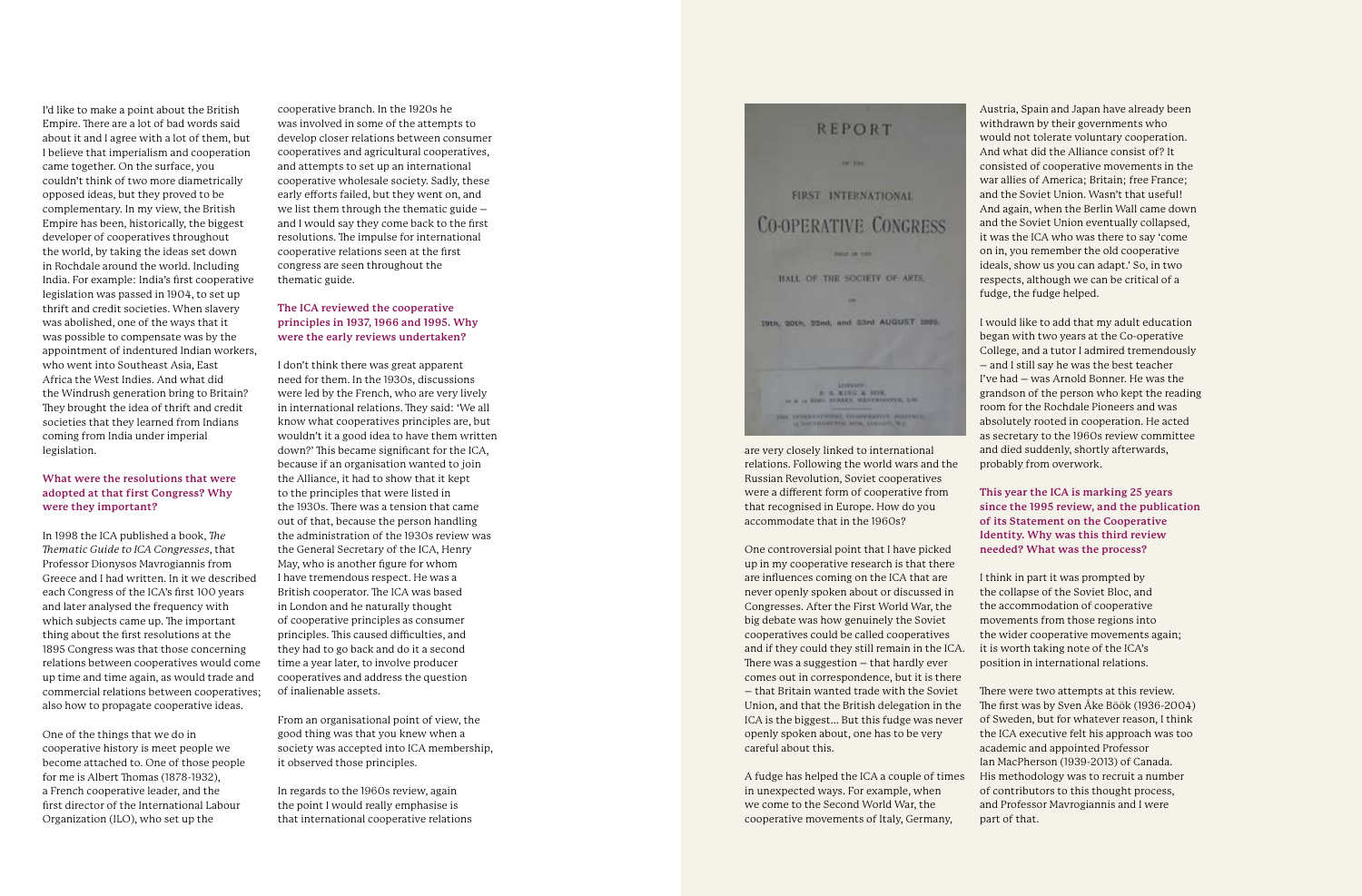Expressing a personal view, I liked the old system of representatives from different geographical areas, coming together and talking, then one rapporteur summing up. I felt that the 1990s system – and this is no criticism of people who contributed or of Professor MacPherson, who I thought did a brilliant job but a very, very difficult job – brought a lot of disjointed things together which might have been easier under a different format.

#### **What does the cooperative identity mean to you?**

It means everything. I was born into a cooperative family. My husband, Bernard, was born into a cooperative family, and we both became members of cooperatives, worked in cooperatives and held various positions in the British cooperative movement. I'm lucky in that I also worked for the ICA and my perspective widened. I am also aware that identity can shift. I can't ignore that different forms of cooperative will come and go, and I've got to accept that the consumer cooperative that I was born into and was most happy in, is very different from what it was originally.

But the cooperative identity has also weakened. One of the problems I have is that there are organisations that call themselves cooperatives but are not cooperatives, which try to become involved but which in doing so dilute the co-operative identity. To share effectively we have to accept shared principles.

#### **Why is the ICA still vital and relevant to today's international cooperative movement?**

For international relations. Within an international system there are international non-governmental organisations, and the ICA is one of the longest surviving of those and one that has had a continuous existence. That is a considerable achievement. One of the features of the ICA and one of the strongest parts of its policy has always

been peace, supporting methods of trying to solve international disputes through mediation, arbitration and the setting up of international organisations like the League of Nations.

Henry May, who was ICA general secretary in the inter-war period, was a great character who, when the League of Nations was set up, rather cockily said, 'We welcome it, as a younger sister'. This was in 1920, only 25 years after the ICA was founded. He believed the ICA was the 'real league of the people', and I think that is its role. All the way through the ICA's history you see its international relationships. The ICA is still necessary in bringing that cooperative message to international relations, particularly in the question of peace. It's got to be a strong organisation, it's got to be a defined organisation and this is very, very important.

Looking back on the history of the ICA, I think a lot of it has survived through action, and a lot of it has survived through luck. In the Second World War, for example, Britain was badly bombed. But it wasn't invaded. And it just so happened that one of the two vice presidents of the ICA was R.A. Palmer, who at the time was chief executive of the Cooperative Union in Manchester. During the war, he became acting president. As luck would have it, the British delegation to the ICA was its largest, and it formed itself into a de facto Central Committee. They knew that they would be accountable, and in the first post war Congress in Zurich in 1946, its actions during the war were reported and approved.

This acting central committee was able to relate to American and Canadian affiliates and also the International Labour Organization which had evacuated to Canada; representatives, directed by the acting Central Committee in London, helped and participated in the programs that were being built by the embryonic United Nations (UN) and made a considerable contribution to the setting up of the UN. The ICA became



one of the first three international nongovernmental organizations to be given consultative status in 1946.

#### **What is your favourite anecdote or story from your time working, researching and learning about the ICA?**

It's very difficult to make a choice, but I would like to mention two people.

One is Albert Thomas, the first director of the ILO, who held a position on the executive of the ICA and in various committees. In his obituary, there is reference to him rising from his seat in ICA meetings and charging to the rostrum to question or proclaim. He was a real character, not only a powerful international figure, but also a powerful cooperative figure.

Another gentleman for whom I have immense fondness is Väinö Tanner (1881- 1966), a Finnish cooperative leader. He was ICA president from 1927 – and was then also Finland's Prime Minister; in those days, the cooperative movement, cooperative ideas, brought leading figures together. He was a very modest, gentle man. After the end of the Second World War the Soviets charged him

as a war criminal and imprisoned him for five years. In 2011, the ICA research committee held its conference in Finland and I was able to spend a few days in Helsinki and to meet up with a long standing friend, Raija Itkonen, the ICA's first woman Vice-President in the 1980s. She and her husband kindly took me to Väinö Tanner's grave. It was a moving experience as I paid my respects.

These two gentlemen were very important in international relations, but were very different. They are just two of many wonderful figures who shine through my ICA memories.

#### **What is your message to 33rd Congress delegates?**

Celebrate our 125th anniversary – but also commemorate those who made it possible.



#### *Albert Thomas (left) and Väinö Tanner*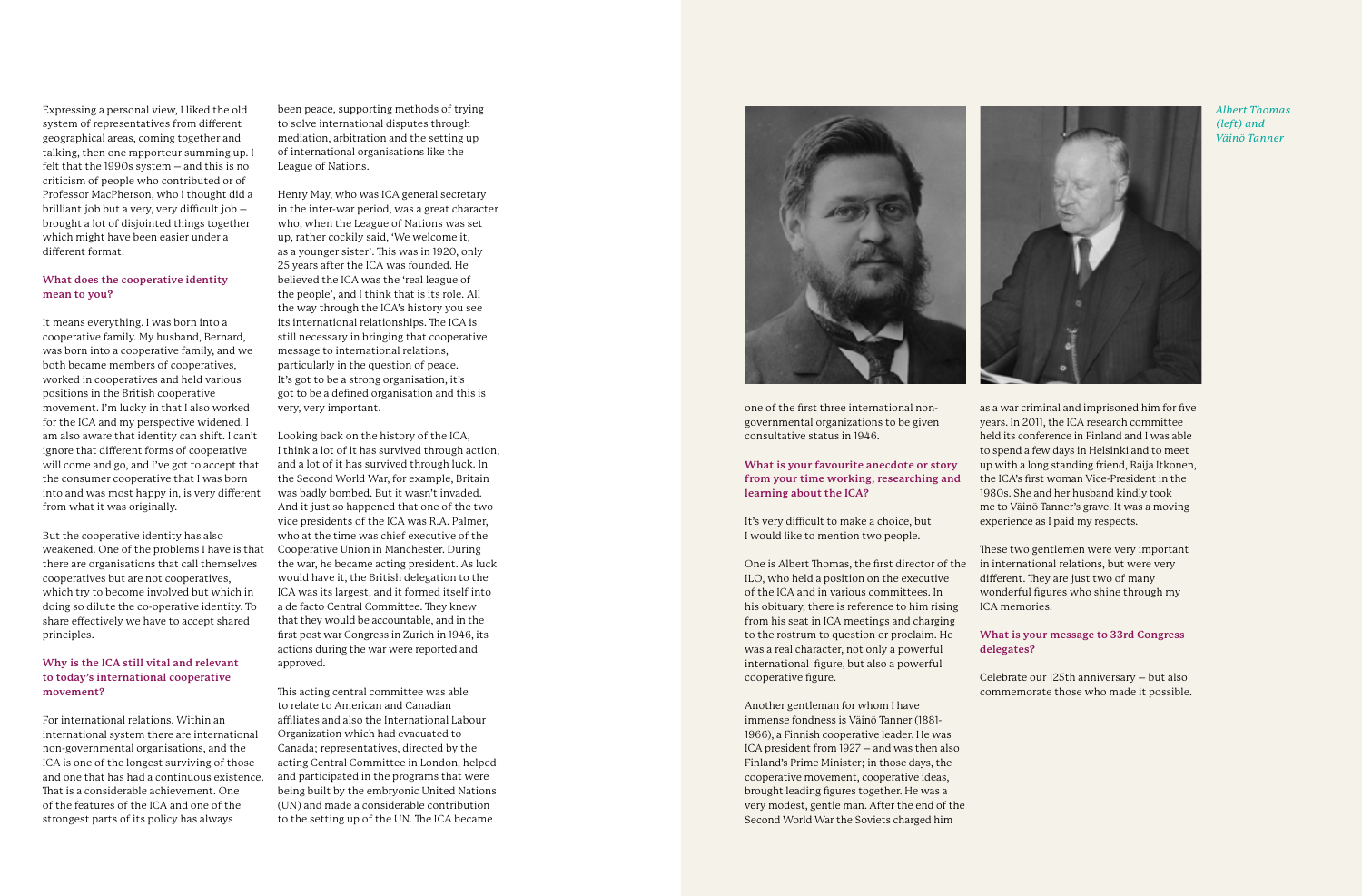## *MARTIN LOWERY*



### Chapter 3

**You've been in the cooperative movement for a long time. What does the cooperative identity mean to you?**

Just as every human being has an identity, a self-identity, cooperative enterprises do as well. Cooperatives are people driven, or member driven, and as a member, you actually own it and can make a difference in terms of the direction of the business and the services that are provided. Because it is an ownership model, and people centric.

#### **Do you think the cooperative identity can help us solve some of the global issues such as the 2020 pandemic?**

I think that there are a number of aspects of the pandemic that make the cooperative enterprise approach much more important to consider. If you look at the values within the Statement on the Cooperative Identity, particularly those of self-help and self-responsibility, a key point that we're learning from this horrible situation we face globally is that we are all about self-help and self-responsibility, not only in taking care of ourselves, but also the solutions such as the social distance guidelines that are so necessary to minimise transmission of the virus. Cooperative values sit very

well there: self-help, self-responsibility, democracy, equality, equity and solidarity. Think about those in relationship to getting past the pandemic and beginning to think what a post-pandemic world will look like. Especially with digital platforms being so critical to our ability to communicate with one another.

#### **Why are the cooperative values so important?**

They are unique to cooperatives. When we add the ethical values of honesty, openness, caring for others, and social responsibility, those are values that can be shared by everyone on the globe and should be, but the cooperative values themselves are unique to the cooperative enterprise, and actually define our operating system. The values literally drive the principles that guide us in terms of governance and management and membership involvement and engagement in the cooperative.

#### **What can cooperatives do to promote cooperative values to their members?**

The fifth cooperative principle is education, training and information. That is intended to apply to each individual cooperative.

What does cooperative identity mean and how is it relevant today? We talked to Martin Lowery, chair of the ICA Identity Committee, to explore how embracing the cooperative identity and values can help to tackle some of today's greatest issues. Dr Lowery has been involved in the movement for over 30 years and serves as the Chair of the National Cooperative Bank (NCB) and Executive Vice President, Emeritus, of the National Rural Electric Cooperative Association (NRECA).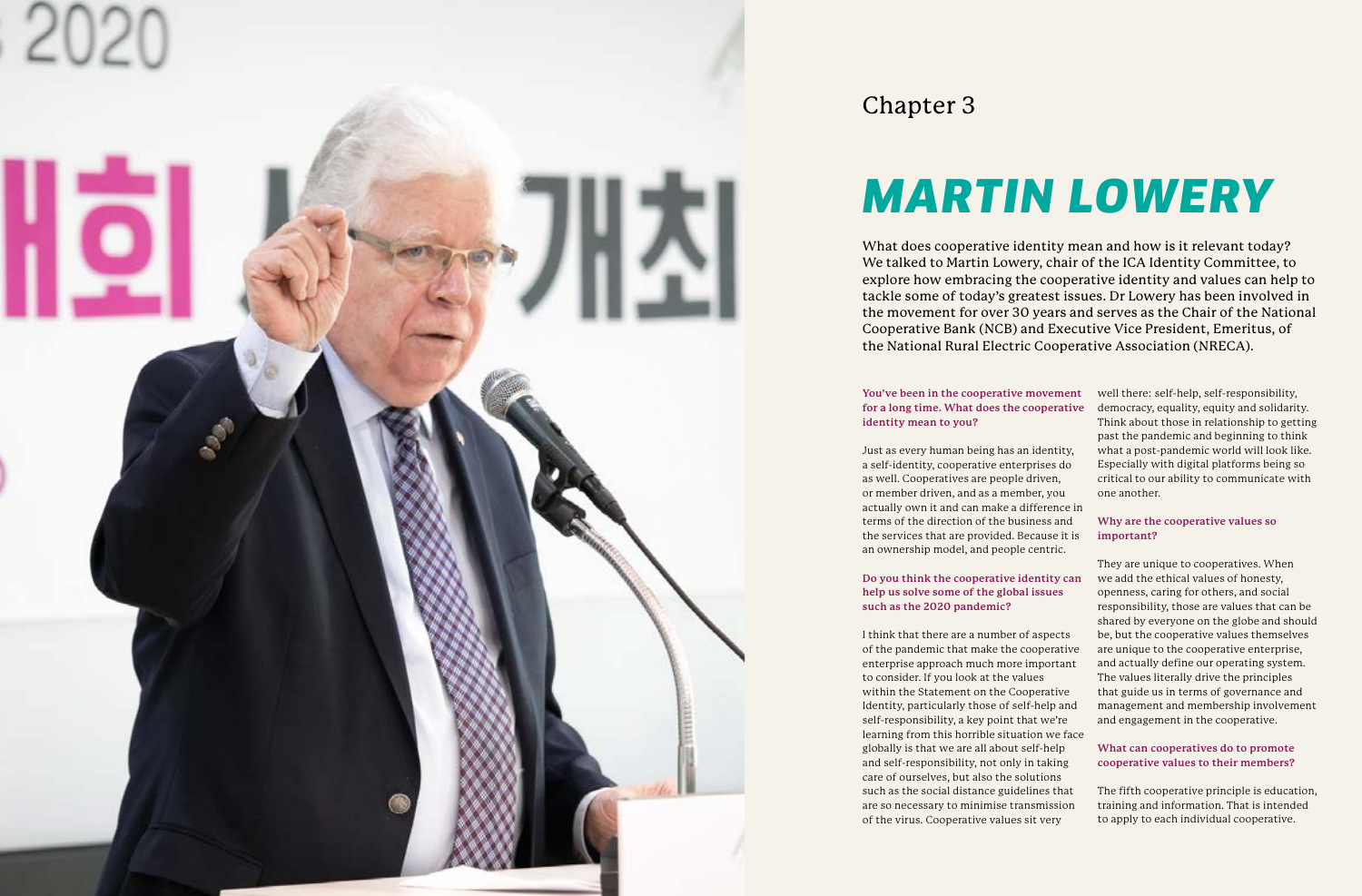Cooperatives do that extraordinarily well, in my opinion. One of the great things about a cooperative is that continuing education, and clearly disseminating information is seen as a very high priority. I would argue that the same thing is true of the ICA.

Additionally, Principle 6 - Cooperation among cooperatives, combined with Principle 5, becomes a major part of the agenda of the ICA. Looking at the global network of cooperatives, it is happening today with the pandemic – there's a great deal of transfer of information that's occurring among cooperatives globally that makes for a better informed constituency, and hopefully, for a true participation in getting past the pandemic as a global body.

The seventh principle, concern for community, is what we're all about. It's about quality of life in the local community. So when we look at an inclusive economy, one that is for all people in a community, regardless of race, gender, etc. That is something cooperatives can excel at. There's an expression about thinking locally and acting globally. You can also reverse that: thinking globally and acting locally. If you look at climate change, that's exactly what climate action is about, you're thinking about the global consequences of CO2 and other greenhouse gases, but you have to act locally to achieve any reduction. So you're thinking globally about climate action but the activity has to be done at the local level, which is where individual co-ops take on the responsibility. Climate policy is thinking globally. But climate action is acting locally.

#### **How is ICA relevant to the global cooperative movement?**

ICA first and foremost is a virtual place. It's the way that we convene as cooperatives, to share information and ideas, to become inspired and to get that burst of energy that we need to continue doing the right

things for society. It's less a location in Brussels, Belgium, that has a headquarters building. It's much more the convening of the global cooperative movement. And, in that regard, it is a part of a global network, a hub, but not necessarily an entity that has any direct control or authority over any regional, sectoral, or local cooperative.

#### **How has ICA evolved over the years to meet the needs of cooperative movements?**

I was privileged to have developed a friendship with the late Professor Ian MacPherson of the University of Victoria. He was very instrumental in finalising the 1995 Statement on the Cooperative Identity, focusing on how the values defined the principles. And I learned quite a bit from him, in particular, his view was that the principles are changeable. The values themselves are more eternal or perpetual, but the principles can and should be changed.

So when we look at what's happened in the 25 years since the principles and values have been codified, we have added only the seventh principle, and that was at the point where all the principles came together. Since then we have had a number of thoughts to add

an eighth principle, or to modify the existing seven principles. That needs to be embraced, as Professor MacPherson would wish it. As the cooperative movement continues to evolve, new issues and ideas will come forward that need to be addressed.

There are continued debates to create an 8th principle for a sustainable environment, or from another side, on diversity, equity and inclusion. These debates will continue over time, but I think as we engage in those debates, we should recognise that the principles themselves are not inviolate, that they can be changed, they can be modified.

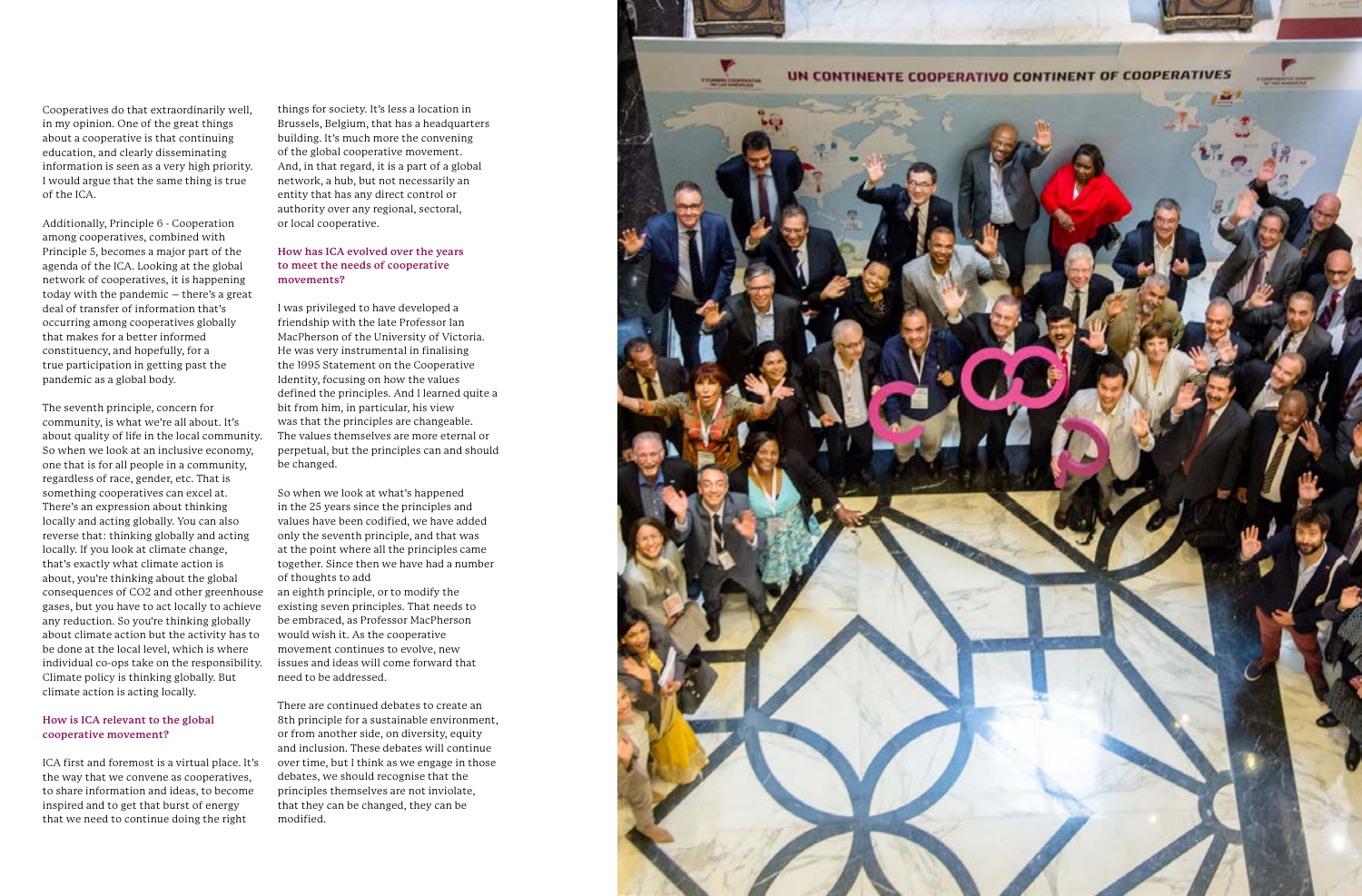#### **What needs to be done to pave the way for the future of the cooperative movement?**

Before ICA created the Cooperative Identity Committee, there was a Principles Committee that issued guidance notes on the cooperative principles. I would suggest that every cooperative leader, whether a board member, a manager or employee, take a look at those guidance notes and ask whether they fully represent the world as we know it today. I think the answer will be: 'Not quite'. We should also look at some new language that better reflects the cooperative movement and the changes we're seeing. We're seeing significant growth in worker cooperatives. Those types of cooperatives are not all of a single sort. In some cases they're connected to trade unions and in other cases they are platform cooperatives who are owned by artisans or professional groups like attorneys. So, those kinds of new phenomena are a reason to begin to think about the principles as living guidelines. And that will only be successful if the discussion occurs at the local cooperative to make sure they truly understand and embody the cooperative values and principles. A lot of cooperatives around the world are giving more attention to living the values than living the principles. So there's an interesting dynamic that's needed here. So many cooperatives will talk very openly about value systems that they believe in, and may not have been paying sufficient attention to how the principles themselves can guide the way they think about business that they're delivering or the enterprise that they are offering to their members.

#### **What has been your experience with cooperators you've met around the world?**

My experience is that there's something unique about people who are attracted to the cooperative enterprise, and that doesn't show in any sort of obvious way; it shows more in the subtlety of the relationships. There's a sense of wanting to collaborate, a

sense of kindness, a sense of caring for one another as one of the ethical values shows. And I find that all over the world. Any place I've gone, where you're working with cooperators, there's a commonality there, a commonality of humanity, of a sense of belonging and caring for one another that one doesn't always find in society.

#### **Can you share some of the key achievements that the ICA has accomplished over the last few decades?**

In regard to the cooperative identity, I think the greatest achievement is that the Statement exists. And the ICA achieved that – without the ICA there would be no Statement on the Cooperative Identity because there would be no global entity that could bring that forward. So I think that is probably the most important achievement. I also am very intrigued by the resolution that was passed by the General Assembly in Kigali, Rwanda, in November 2019 on positive peace. The whole history of the ICA has been very much associated with peace and harmony in the world. That may sound like a very idealistic statement, until you begin to look at specific examples in Colombia, in Nepal, and other places around the world where cooperatives have been a part of not only conflict resolution, but part of achieving what we call positive peace, meaning the absence of structural violence, the absence of structural impediments to improve quality of life for everyone in the community. I think that resolution will be a very important component of cooperative actions in the coming years because we are seeing a significant rise in conflict situations around the world. The ICA successfully navigated through World War I and World War II as well as the Cold War. And now it is looking at continuing issues, in some cases turmoil around the world, and has a definite role to play in bringing that sense of positive peace to communities, for the sake of humanity.

**Why should cooperatives be members of the ICA?**

If you think of the ICA as a global network first and foremost, and the source of educational, training and informational materials, one of the reasons to participate is to not be duplicative, to be able to share materials, across the world that are based on the common principles and values. But beyond that, there is much to learn from one another. And we need to continue to focus our attention on the globe, not simply on our individual co-operatives within our individual countries or regions, because the idea that we are interconnected as a globe is not going to go away, regardless of contemporary politics of looking, perhaps to be more isolationist. It's cooperatives themselves that historically have reached out beyond their boundaries. We bring greater support to those that we serve as members, and we create a sense of global purpose, as opposed to simply an individual purpose. And that is a sufficient reason to support the ICA into the future. If you're not supporting ICA, you're probably not supporting the apex organisation within your country or region, and you're probably not supporting the sectoral organisations, either. And that ultimately makes you, as a cooperative, a very isolated island. And that is not good, or healthy for your members, because they're not getting the maximum support that you can give them as a cooperative.

#### **What have been the greatest challenges the ICA has faced?**

I think one of the greatest challenges the ICA has – and has always had – is how to reach out to individual cooperatives. There are many individual cooperatives that are not even aware of the existence of the ICA, and that's not helpful to our ability to grow together. The apex organisations that are members of the ICA should be carrying that message through to their members, and should be supportive of a larger participation in the ICA. So I think that there's work to be done to determine how that outreach can be done in ways that it hasn't been in the past. I also believe

that one of the teachings of the 2020 pandemic is that the more we operate virtually, the more people we're bringing into participation. That's a very good thing for the ICA and for the global cooperative movement.

#### **What is your favourite story about the ICA?**

I was privileged to get to know the late Ivano Barberini (1939-2013) quite well, who was president of the ICA between 2001-2009. One of the anecdotal things I take from that relationship is the title of his autobiography, which is *How The Bumblebee Flies*. The joke in it is that a bumblebee should not be able to fly. It is not constructed in such a way that it should even be able to get off the ground, given the ratio of the wing size to the body. He uses that as an analogy to cooperatives, and the fact that in many ways, it's a bit of an awkward model because it requires a decision making process that involves many people. And as you involve more people, it takes more time to reach an effective decision, but once you do, you're the bumblebee that's flying. I've found that consistently through sectors, regions and globally, that you need to be an inclusive and involved kind of enterprise. Once that process is completed, and everyone is together, you can move very quickly to achieve the results that you wish to achieve.

I was privileged to be involved in the creation of the first electric cooperative in the State of Hawaii on the island of Kauai. It took four years, and a number of false starts. A number of citizens on the island acquired the assets of an investor owned electric utility and wanted to create a cooperative. Great idea. Three years later, we were successful, but it took a lot of work in the education of the citizenry of the island of Hawaii. Some were totally sceptical. Some were really concerned that they would be on the hook if the utility failed or the cooperative failed because they would be owners. So we had to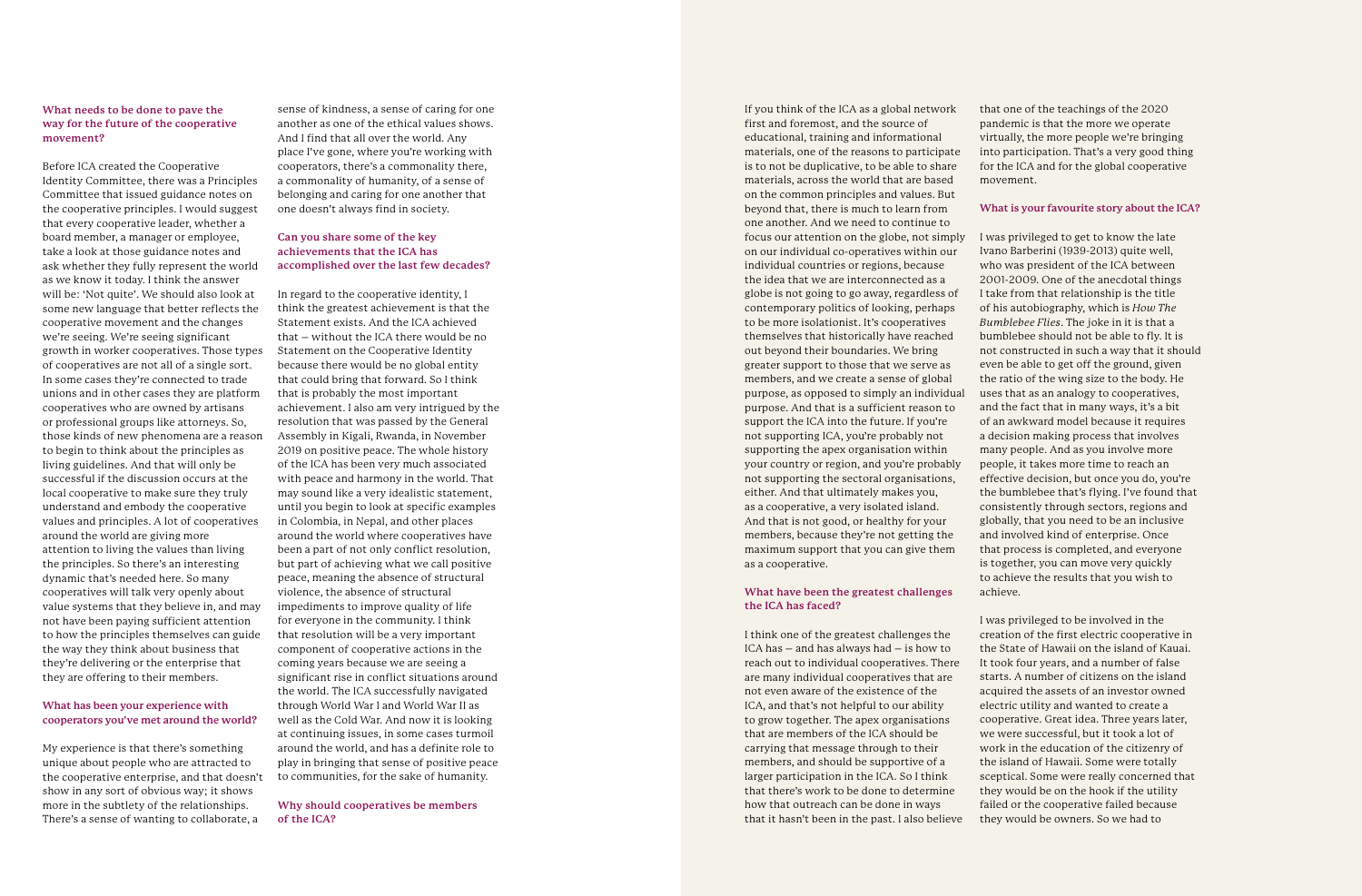explain a lot of things about ownership, membership, the nature of patronage capital, the question of whether a board of directors could successfully govern, and whether local board of directors could successfully govern an electric organisation, an electric service. I'm also quite proud to say that they are among the best energy cooperatives in the world, and are moving very quickly toward 100% renewable energy for the island of Kauai.

#### **What do you hope to see happen at the 33rd World Cooperative Congress in 2021?**

What I would hope to see out of the Congress is a real, strong embrace of the Statement on the Cooperative Identity, not from a philosophical point of view but from a very practical point of view. What does it mean to me as a cooperator, what does it mean to my organisation? What does it mean to the cooperatives in my country, that we fully embrace the principles and the values and the unique definition of what we are as a cooperative to achieve that? We hope to have very exciting keynote speakers and panel discussions, such that the participants in the Congress will leave with extra plans, very specific ideas as to how to implement what they've been hearing back home. And I hope that the way we're constructing this will allow for maximum participation by the attendees, so that they feel that they have been actively involved in the process, discussions and ideas that are generated out of the Congress.

#### **What would your message be to potential Congress attendees?**

Be inspired for the future. Each of us is going through a tough period of time, with the isolation that has occurred due to the global pandemic. We need inspiration, we need hope, we need a new level of energy, and the Congress will provide that. Whether you're attending physically, or whether you're participating in the program virtually. Inspiration and hope.

**Why do you think the cooperative enterprise works for the future? Why is it going to be so relevant to how we solve some of the global issues that we have today?**

I believe that cooperatives offer the most effective way to create local action that is sustainable for the quality of life of people everywhere. "Think globally, act locally" is more important to understand today more than ever. Realising that local action is the way we solve problems in the world. We don't solve them by simply setting policy at the national or international level. It's only through the actions of human beings that things can change for the better.

#### **What can the next generation do to bring the cooperative movement forward into the future?**

My observation about the next generation of cooperators is that they see the cooperative enterprise approach as very much fitting their own sense of values and purpose. They see institutions failing all around them. Governmental institutions, corporations, they see a level of difficulty of achieving the quality of life that is perhaps for some of them insurmountable in their own mind, and they look to the cooperative approach as being the answer, as being a way that they can effect change and effect change in a positive and sustainable way that will improve their lives in a way, that they are concerned, would not occur otherwise.

#### **Do you draw inspiration from the next generation? Are you hopeful?**

Each of us on the other end of the generational divide are drawing inspiration or frustration. And I think that that's a good thing, because that means the younger people are pushing us to be better, and do better and achieve more as cooperative leaders. We need them as part of that leadership cadre as well.

*The ICA Youth Network's Ana Aguirre (Vice-President) and Sébastien Chaillou (President)*

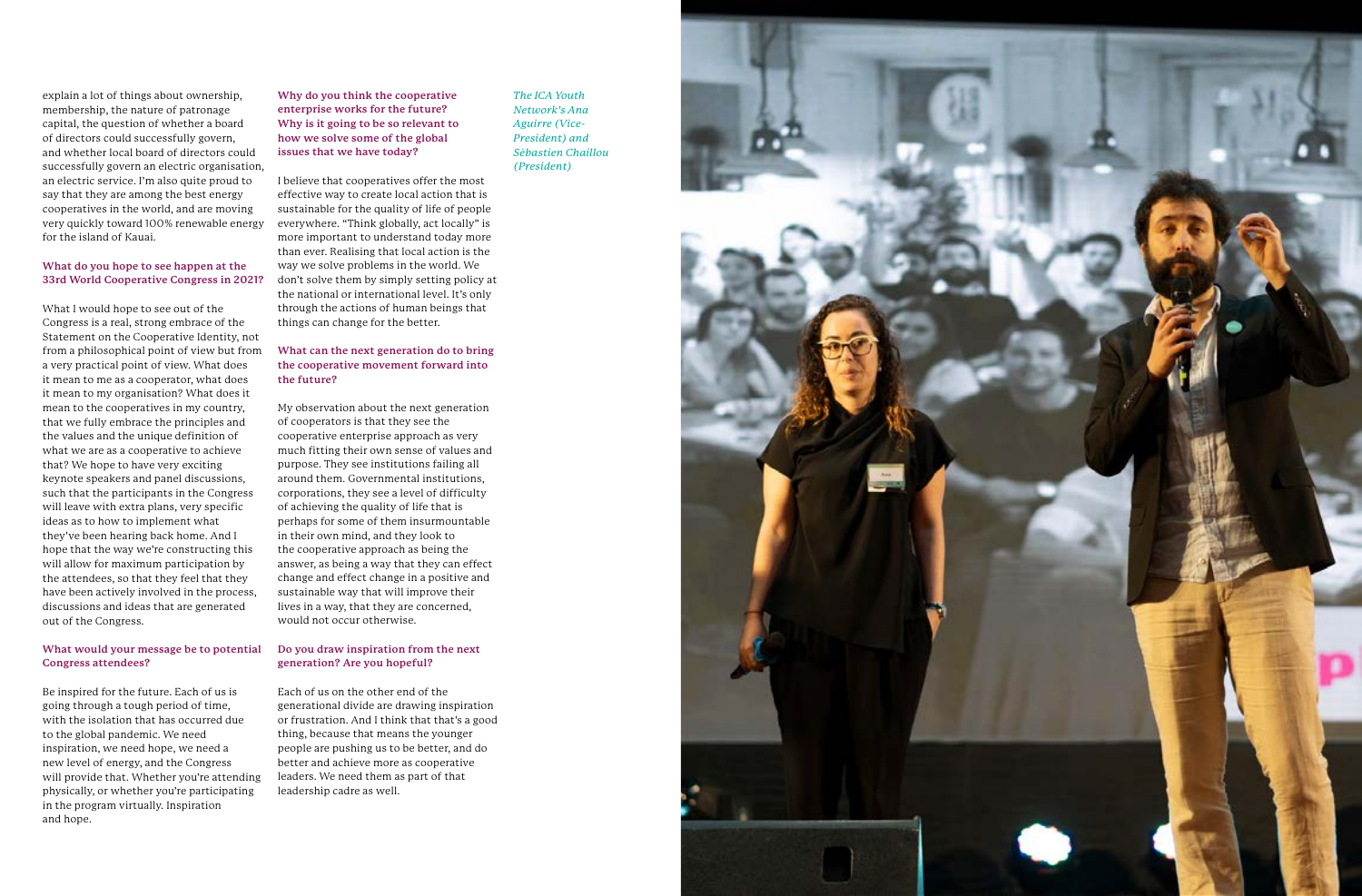## *VINA VIDA REMPILLO*



### Chapter 4

#### **How did you join the National Confederation for Cooperatives (NATTCO)?**

I was still in high school and preparing for college entrance exams. At that mom I was so sure about what I wanted that I had planned everything. I wanted to be a accountant, a business person, busy with all the numbers, counting the company's sales and expenses. That's what I had in my mind when people asked me: 'What do you want to be?'

At 16, I got admitted to university. I remember I was with my eldest sister – she was helping me out with all the enrolment process and requirements. Th was a bulletin board where all the available courses were posted. I was looking for the course I wanted but failed. There were no slots left



|      | for me and I was so stressed. I was            |
|------|------------------------------------------------|
|      | thinking: 'No, this is not what I              |
|      | planned for!'                                  |
|      | So I tried to calm myself down. The            |
| ient | courses still available were Political         |
|      | Science, Decision Science and English.         |
| ın   | I was panicking and then suddenly my           |
| h    | sister told me that they were offering         |
|      | Financial Management and Accounting.           |
|      | And I was so excited. And then she said it     |
|      | is a Bachelor in Cooperatives programme.       |
|      | 'Bachelor in what? Cooperatives? What          |
|      | is that? A grocery store? Do you want me       |
|      | to manage a store? Are you sure?' I decided    |
|      | to give it a try. I decided that after a year, |
|      | if I still didn't like the course, I could     |
| ere  | transfer. So when I enrolled in the Bachelor   |
|      | in Cooperatives programme, I really did        |
|      | not have any idea what this cooperative        |
|      | course was all about, and what my job will     |
|      | be after this.                                 |
|      |                                                |

Vina Vida Rempillo had planned a career as an accountant. At 16 she was accepted into the Polytechnic University of the Philippines (PUP) but the accounting course was full, so she enrolled in the Bachelor in Cooperatives Programme. In spite of her initial reservations, she found herself loving the course and started pursuing a career in cooperative training. She is now a training coordinator at the Philippine National Confederation of Cooperatives. In January she attended the Global Youth Forum on Cooperative Entrepreneurship (GYF20) in Kuching, Malaysia. We spoke to her to find out how she began her cooperative journey, what cooperative identity means to her and how she sees the role of the ICA leading the global cooperative movement.